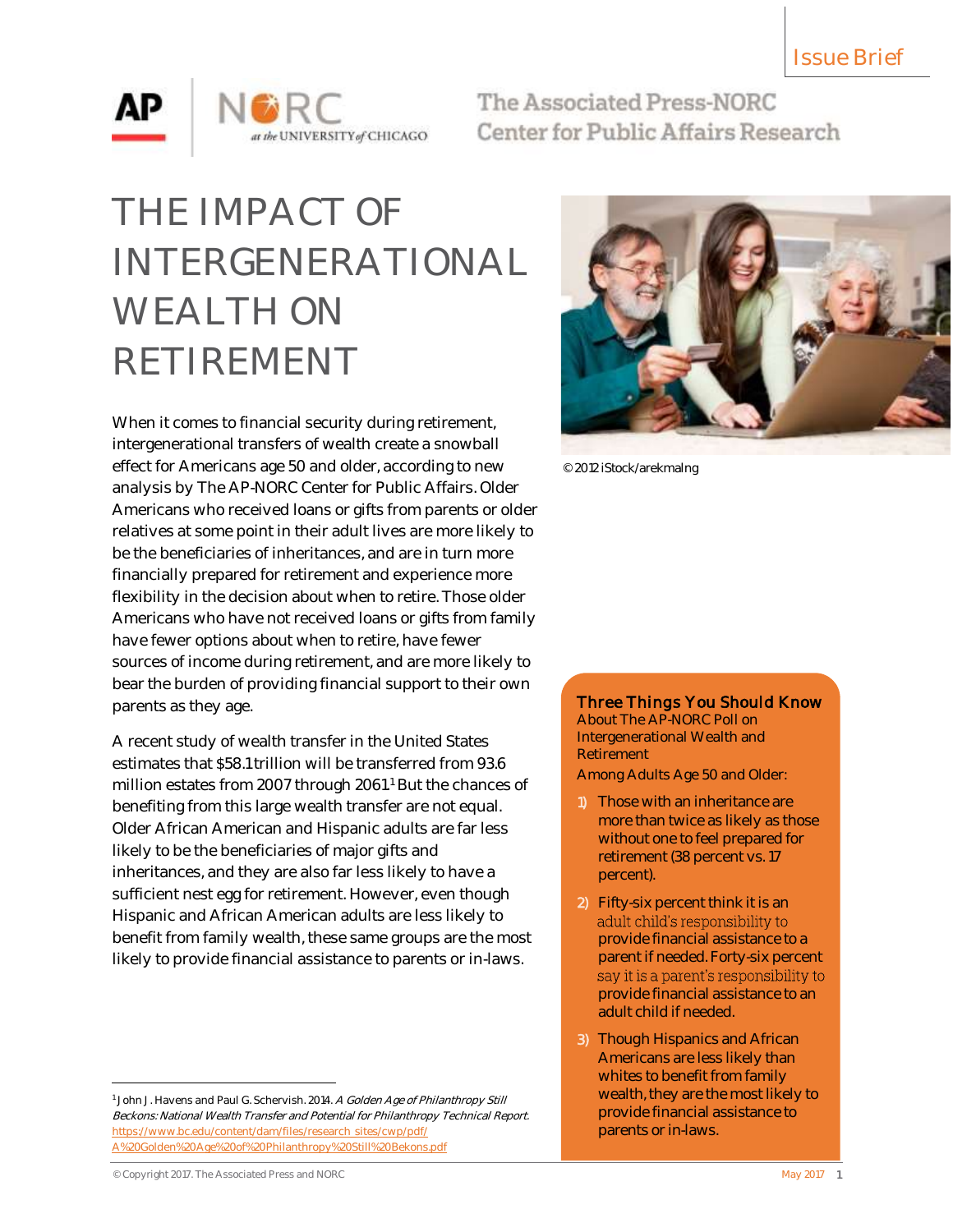While demographic comparisons based on household income are standard in analyses of retirement planning attitudes and behavior, this study finds that focusing solely on household income tells only part of the retirement story. Delving into several ways that family members financially provide for one another, the survey finds that 21 percent of older Americans have received gifts or loans valued at \$10,000 or more in total from parents or other older relatives, and 44 percent have received or expect to receive an inheritance. Even after accounting for household income, these indicators of intergenerational family wealth play a substantial role in shaping attitudes toward and preparation for retirement.

Looking at older Americans' attitudes when it comes to familial financial responsibilities, 56 percent of adults age 50 and older say it is an adult child's responsibility to provide financial assistance to an aging parent who needs help, while 46 percent say it is a parent's responsibility to provide financial assistance to their adult child. Three in 10 older adults have helped their parents or in-laws financially, and 1 in 10 adults over the age of 50 are currently receiving financial help from family.

The AP-NORC Center, with funding from the Alfred P. Sloan Foundation, conducted 1,683 interviews with a nationally representative sample of adults age 50 and older using the AmeriSpeak® Panel. Findings from the survey, summarized below, yield important insights into the role of family wealth in retirement preparation for older Americans:

- Overall, 51 percent of adults age 50 and older say they have received at least one type of monetary gift or loan from a parent or other relative since turning 18. Forty-four percent of older Americans have received an inheritance from a family member or other loved one or expect to receive one in the future.
- Fifty-nine percent of older adults who have an inheritance say they are more excited than anxious about their retirement compared with 47 percent of older adults without an inheritance who say the same. Similarly, older Americans who have been given a financial loan or gift are more likely than those who have not to say they are mostly secure when it comes to being able to keep up with a mortgage (69 percent vs. 58 percent) and being able to pay for major unexpected medical expenses (49 percent vs. 42 percent) during retirement.
- Compared to those who do not expect to inherit assets from family, older Americans who have already received an inheritance or expect to receive one in the future are more than twice as likely to feel prepared for retirement (38 percent vs. 17 percent) and are less likely to say they are not prepared (25 percent vs. 44 percent).
- Older Americans who have received or expect to receive an inheritance are more likely to have a retirement account, income from the sale of physical assets, income from a trust fund, other investments, and other savings.
- While many older adults have inherited or expect to inherit assets from their parents or other family members, 31 percent of adults age 50 and older have provided financial support to their parents or their spouse's parents at some point.
- One in 10 Americans age 50 and older currently have family members helping with their regular expenses, including providing housing or helping to cover other monthly expenses such as utilities and groceries.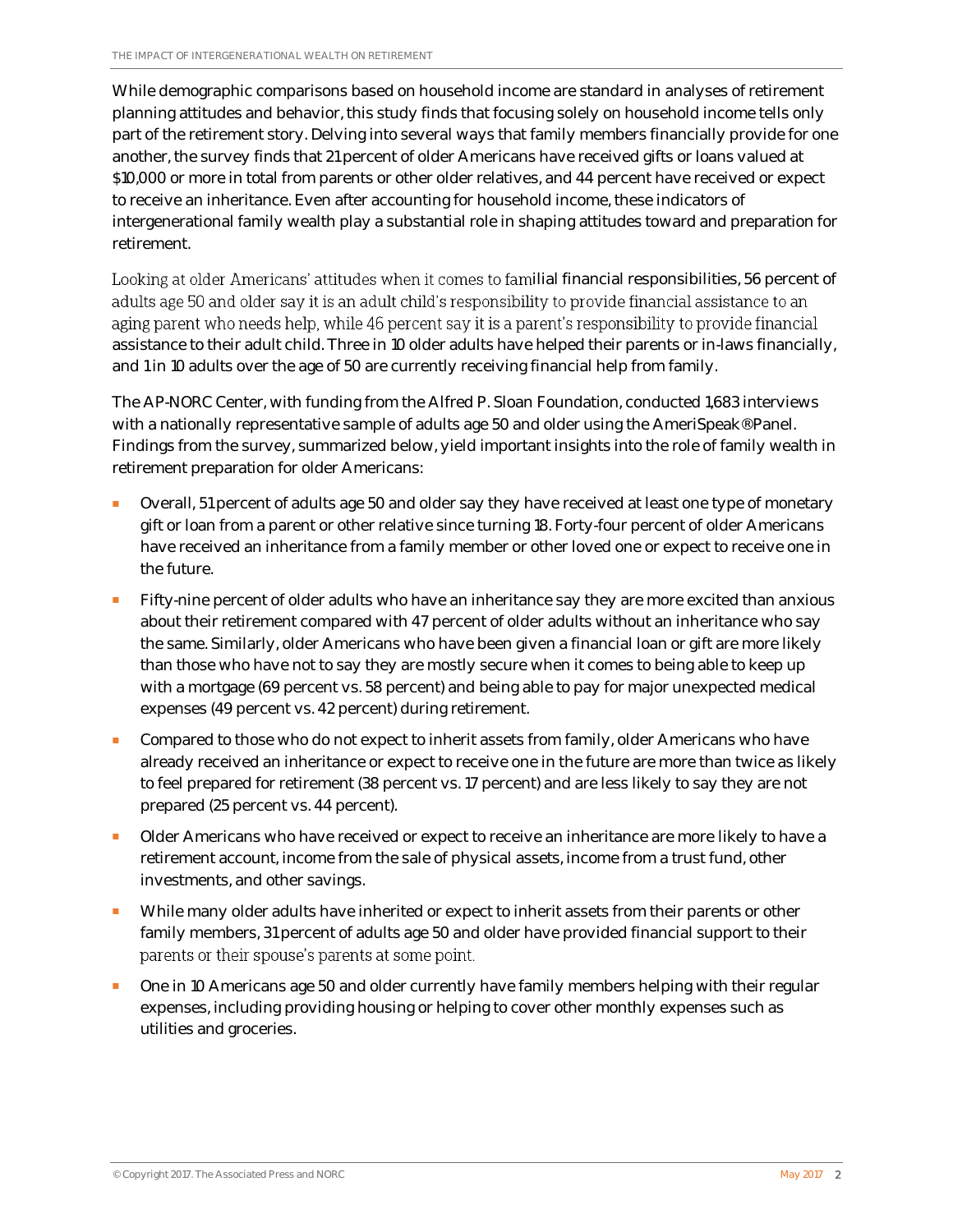- Racial disparities emerge in intergenerational wealth transfer, with older white Americans being the most likely to receive large monetary gifts or inheritances. Eight percent of African Americans and 11 percent of Hispanics have received financial gifts totaling \$10,000 or more, compared with 24 percent of whites. Similarly, whites (51 percent) are more than twice as likely as African Americans (16 percent) and Hispanics (24 percent) to say they have or will receive an inheritance.
- Overall, older white Americans are nearly twice as likely as African Americans to say they have a sufficient nest egg for retirement (38 percent vs. 20 percent).

# HALF OF ALL OLDER AMERICANS BENEFIT FROM INTERGENERATIONAL WEALTH.

Half of all Americans age 50 and older have been the recipients of a monetary gift or family loan since becoming an adult. And nearly half of older Americans have already or expect to receive an inheritance. 2

Overall, 51 percent of adults age 50 and older say they have received at least one type of monetary gift or loan from a parent or other relative since turning 18, including 30 percent who have received loans or gifts valued at \$10,000 or less and 21 percent who have received loans or gifts of \$10,000 or more. Most often, they were given money for a car or to go to college or graduate school.



#### Forms of financial assistance in adulthood.

Question: Since you turned 18, have your parents or other older relatives ever given you the following as gifts or loans, or is this something you haven't received?

Source: AP-NORC Center poll conducted February 14 to March 13, 2017, with 1,683 adults age 50 and older nationwide

Do you expect to receive an inheritance in the future?

l

 $2$  Questions: Some people receive an inheritance from a family member or loved one upon that person's passing. This could take different forms, including gifts or distributions made in advance of a person's passing. Have you ever received an inheritance?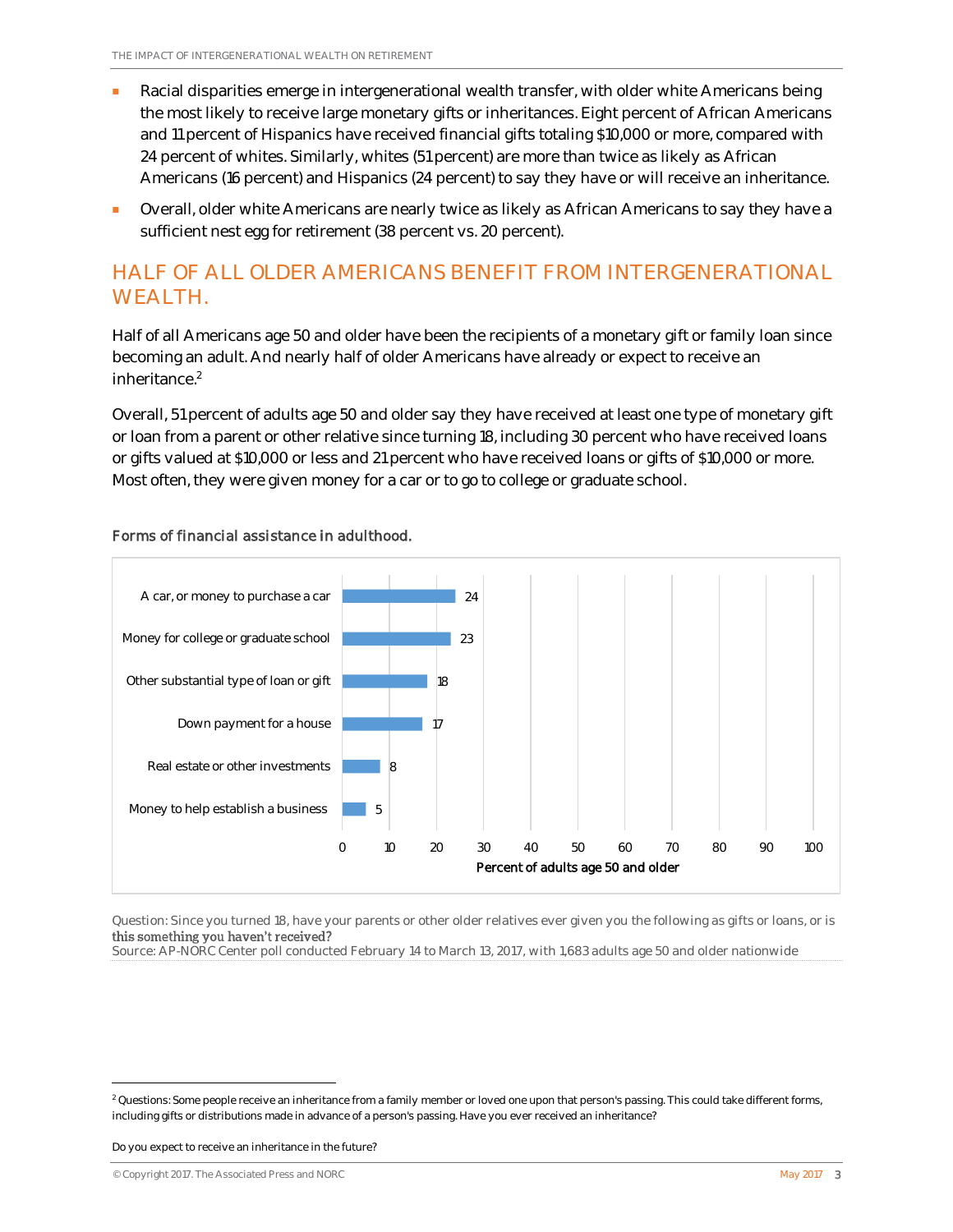Inheritances are slightly less common. Thirty-seven percent of older Americans have received an inheritance from a family member or other loved one, and another 7 percent say they expect to receive an inheritance in the future. Forty-seven percent do not expect an inheritance and 8 percent are unsure.

## FAMILY WEALTH PROVIDES OLDER AMERICANS WITH A SENSE OF SECURITY WHEN IT COMES TO SEVERAL ASPECTS OF RETIREMENT.

Adults age 50 and older who have an inheritance are less likely to express anxiety about their retirement. In particular, they are less likely to feel anxious about their physical health and their mortgage payments during retirement. Similarly, those who have been given financial assistance in the form of gifts or loans as adults express less anxiety about their mortgage and unexpected medical bills.

Fifty-nine percent of older adults who have an inheritance say they are more excited than anxious about their retirement compared with 47 percent of older adults without an inheritance who say the same. Those who have an inheritance are also more likely to say they are mostly secure when it comes to the amount of savings they have for retirement (54 percent vs. 37 percent), being able to keep up with their housing payments (72 percent vs. 58 percent), and being able to pay for major unexpected medical expenses (53 percent vs. 40 percent).

Older Americans who have been given a financial loan or gift are more likely than those who have not to say they are mostly secure when it comes being able to keep up with a mortgage (69 percent vs. 58 percent) and being able to pay for major unexpected medical expenses (49 percent vs. 42 percent) during retirement.

Retired Americans who have been given financial assistance as adults feel that they had more choice in their decision about when to retire. Those who have been given a gift or loan are more likely to say they were able to retire by choice than retired Americans who were not given this type of monetary assistance (70 percent vs. 62 percent). They are also more likely to say that the reason they retired was because they wanted to do something else with their lives (33 percent vs. 20 percent).

## OLDER AMERICANS WITH INHERITANCES FEEL MORE PREPARED FOR RETIREMENT.

Compared to those who do not expect to inherit assets from family, older Americans who have already received an inheritance or expect to receive one in the future are more than twice as likely to feel prepared for retirement (38 percent vs. 17 percent) and are less likely to say they are not prepared (25 percent vs. 44 percent).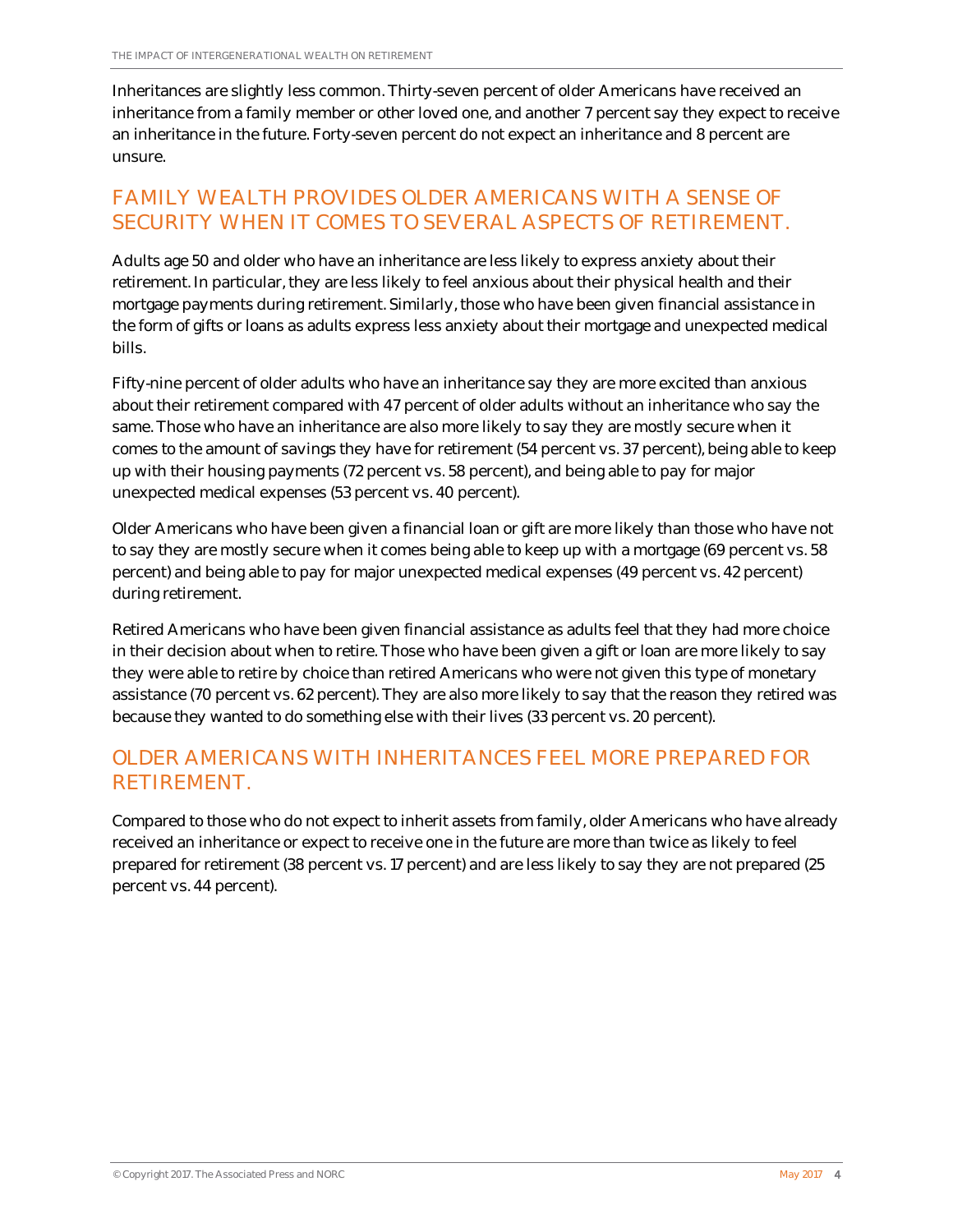

Those with family inheritances have more confidence about their financial preparedness for retirement.

Questions: [If not retired:] Regardless of how far down the road it might be, how financially prepared do you feel for retirement? Would you say...?

[If retired:] How financially prepared were you when you retired? Would you say...?

Source: AP-NORC Center poll conducted February 14 to March 13, 2017, with 1,683 adults age 50 and older nationwide

Those with inheritances also feel happier with the amount of money they have been able to save for retirement. This holds true for older Americans at varying places in their lives. Among those who are currently working, those with an inheritance are twice as likely to say they have saved enough for retirement over the past 10 years (29 percent vs. 12 percent). Among retirees, those with an inheritance are more likely to say they saved enough during the 10 years before they retired (57 percent vs. 38 percent).

Furthermore, those with an inheritance are less likely than those without one to say that they expect to outlive their savings, and are more likely to be confident that their retirement income will last through the remainder of their life.



#### Older adults with family inheritances are generally more optimistic about their financial futures than those without.

Questions: Thinking about your retirement savings, do you think it's most likely that you will outlive your savings, your savings will outlive you, or your savings will be just about right to cover your needs throughout your retirement?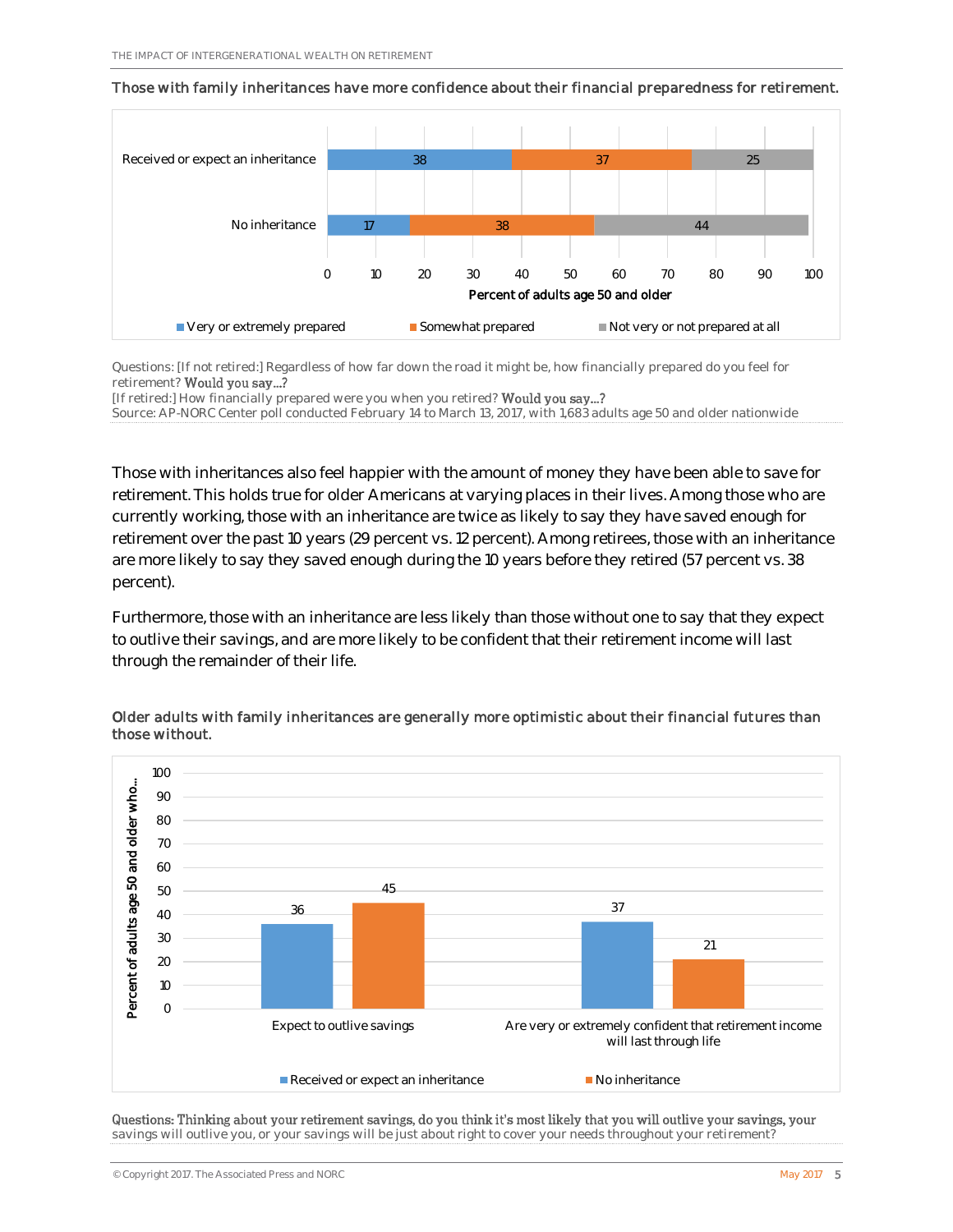How confident are you that your total retirement income will last through the remainder of your life? Source: AP-NORC Center poll conducted February 14 to March 13, 2017, with 1,683 adults age 50 and older nationwide

# OLDER AMERICANS WITH INHERITANCES TEND TO HAVE MORE OPTIONS FOR SOURCES OF RETIREMENT INCOME.

As highlighted in the findings of a 2016 AP-NORC report<sup>3</sup>, those with higher household incomes are more likely to have many types of retirement income sources than those with lower income levels. But even after accounting for household income, there are differences in access to these sources related to having an inheritance. Older Americans who have received or expect to receive an inheritance are more likely to have a retirement account, income from the sale of physical assets, income from a trust fund, other investments, and other savings.



#### Those who stand to inherit family wealth are also more likely to have a number of additional sources of retirement income.

Questions: For each of the following, please tell me if you have this source, or not. If you are unsure, you can tell me that too. How about...?

Source: AP-NORC Center poll conducted February 14 to March 13, 2017, with 1,683 adults age 50 and older nationwide

# A THIRD OF OLDER AMERICANS HAVE PROVIDED FINANCIAL SUPPORT TO THEIR PARENTS OR IN-LAWS.

While many older adults have inherited or expect to inherit assets from their parents or other family members, 31 percent of adults age 50 and older have provided financial support to their parents or spouses' parents at some point. Thirty-four percent of this group has only provided support on one or two occasions, but the remainder have done so more often; with 30 percent saying they provide support a few times a year and 35 percent providing support on a regular basis.

© Copyright 2017. The Associated Press and NORC  $\blacksquare$  May 2017 6

 $\overline{\phantom{a}}$ 

<sup>&</sup>lt;sup>3</sup> AP-NORC Center for Public Affairs Research. 2016. Retirement Planning in America: Anxiety, Inequality, and the Role of Social Security. [http://www.apnorc.org/PDFs/Working%20Longer%202016/2016-05%20AP-NORC%20Retirement\\_DTPB\\_v2r4.pdf](http://www.apnorc.org/PDFs/Working%20Longer%202016/2016-05%20AP-NORC%20Retirement_DTPB_v2r4.pdf)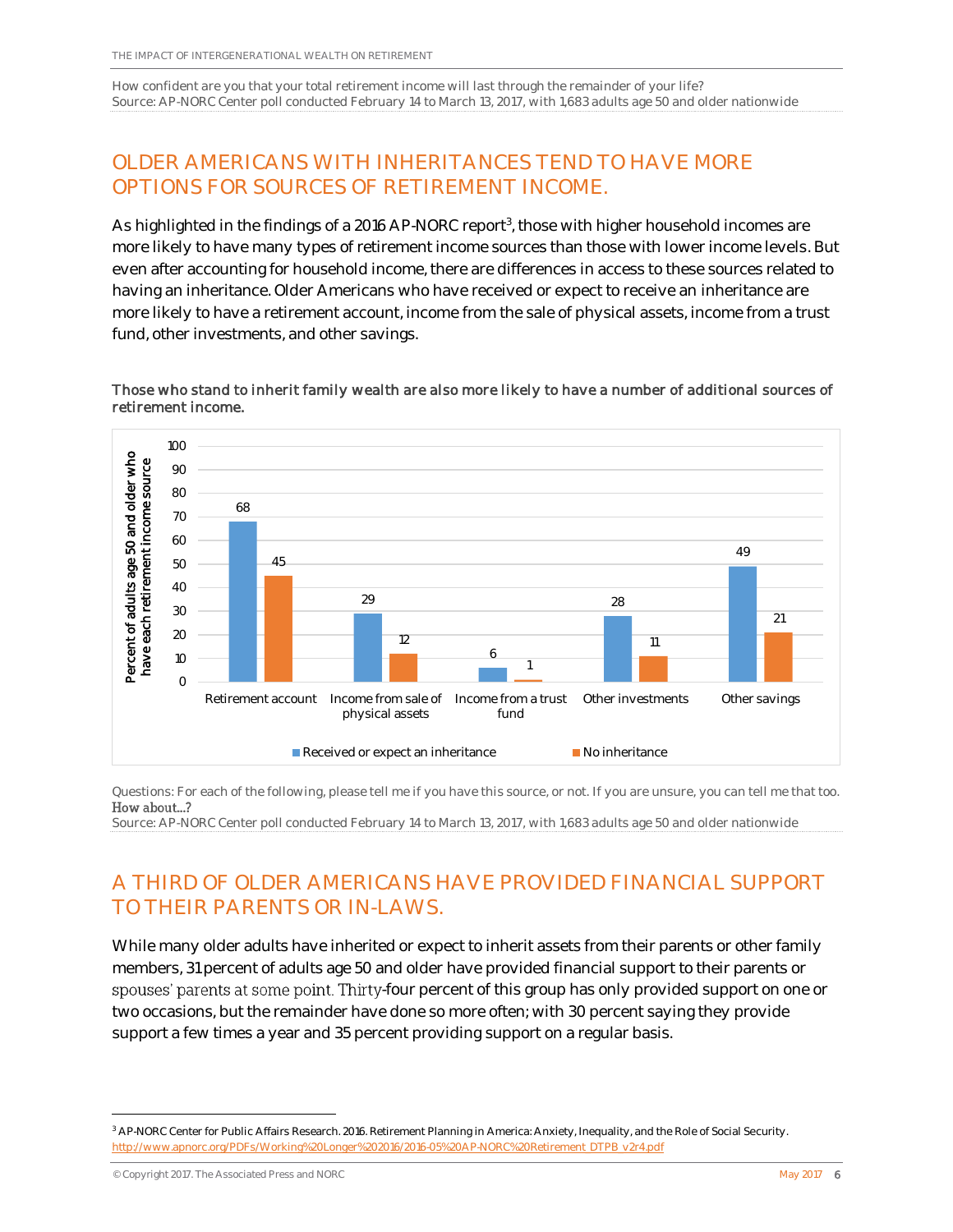Older Americans have a variety of reasons for offering this support, including both a general sense of wanting to provide financial help, as well as specific needs faced by their parents and in-laws. Based on these reasons, it is not surprising that those who say they have provided financial assistance to parents or in-laws are more likely to say that they have not received and do not expect to receive an inheritance than those who have not helped their parents financially (56 percent vs. 43 percent).





Question: Which of these best describes how often you helped your parents or in-laws financially? Please select all that apply.

Source: AP-NORC Center poll conducted February 14 to March 13, 2017, with 1,683 adults age 50 and older nationwide

# A MAJORITY OF OLDER AMERICANS BELIEVE IT'**S AN ADULT CHILD'S** RESPONSIBILITY TO FINANCIALLY PROVIDE FOR AN AGING PARENT IF NEEDED.

When asked to think about the types of things family members sometimes do to help one another, 56 percent of Americans age 50 and older think it is an adult child's responsibility to provide financial assistance to a parent if needed. Forty-six percent say that it is a parent's responsibility to provide financial assistance to an adult child if needed.

Those who have received a gift or loan from their families are more likely than others to feel that there is a sense of financial responsibility between family members that extends in both directions. This group is more likely than those who have not received such gifts to agree both that it is a parent's responsibility to provide financial assistance to an adult child who needs help (51 percent vs. 41 percent) and that it is an adult child's responsibility to provide financial assistance to an elderly parent who needs help (62 percent vs. 49 percent).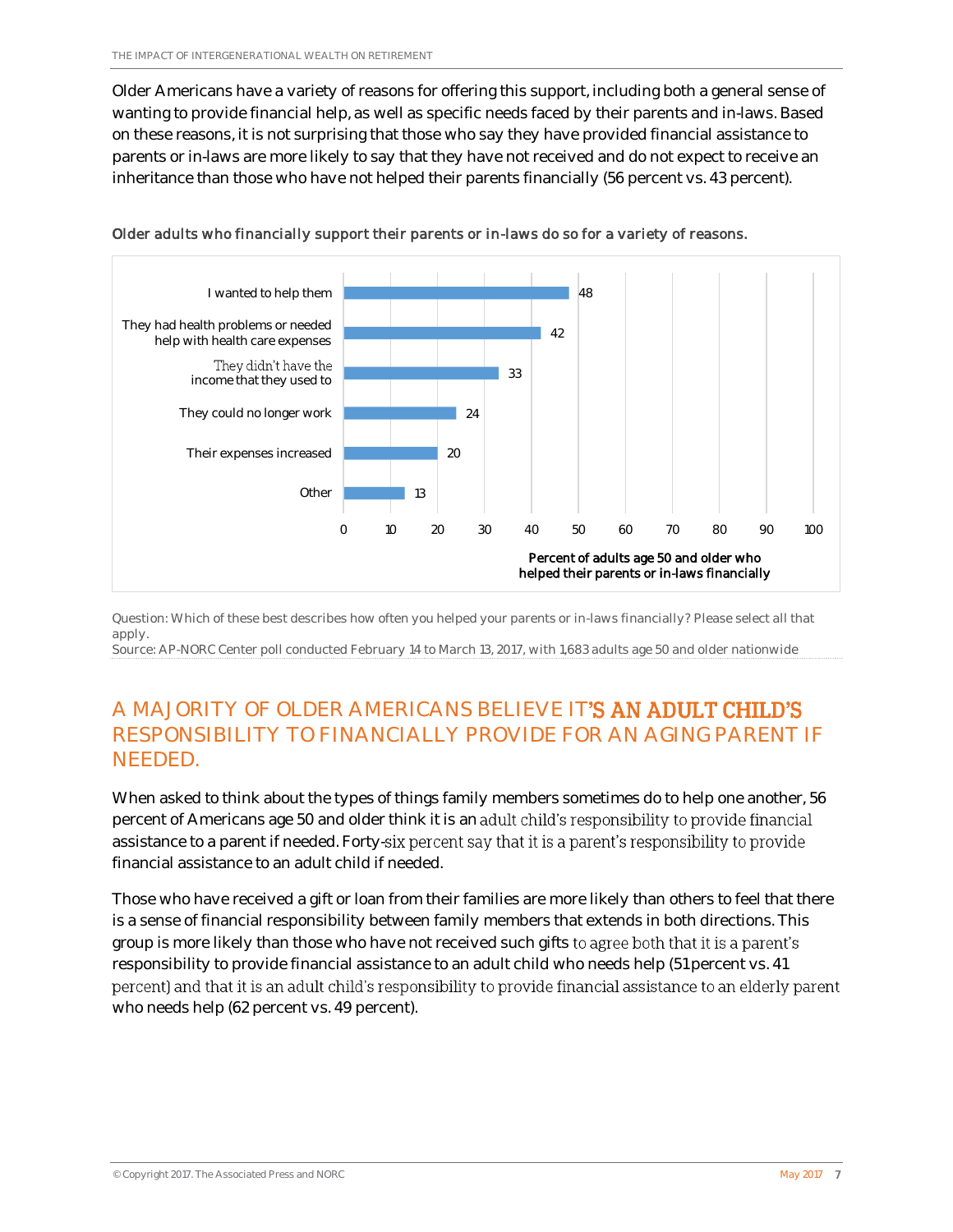

#### A majority of those who have received substantial amounts of money from family members in the past feel that parents and adult children should help one another when financial needs arise.

Questions: Thinking about things family members sometimes do for each other, do you think it is a parent's responsibility to provide financial assistance to an adult child if he or she needs it, or is this not really a parent's responsibility? Thinking about things family members sometimes do for each other, do you think it is the responsibility of an adult child to

provide financial assistance to an elderly parent if he or she needs it, or is this not really the responsibility of an adult child?

Source: AP-NORC Center poll conducted February 14 to March 13, 2017, with 1,683 adults age 50 and older nationwide

# FEW OLDER AMERICANS CURRENTLY HAVE FAMILY MEMBERS HELPING THEM OUT FINANCIALLY.

Although a third of older Americans have provided financial support to parents or in-laws, few receive financial assistance from family members themselves. One in 10 Americans age 50 and older currently have family members helping with their regular expenses, including providing housing or helping to cover other monthly expenses such as utilities and groceries.

Lower-income Americans are more than twice as likely to get help with regular expenses from family as those making at least \$60,000 per year. Fourteen percent of those with incomes of less than \$30,000 per year and 13 percent of those with incomes between \$30,000 and \$60,000 receive regular assistance from family, compared with just 6 percent of those making \$60,000 or more per year.

Among the few older Americans who are receiving financial help from family, most still cover a majority of their own regular expenses. Only 25 percent have family covering more than half of their expenses, including 12 percent whose family covers more than three quarters of their expenses.

Similarly, few adults age 50 and older say they have family members who might help cover their regular expenses while they're retired. Just 14 percent have relatives who might help financially during their retirement.

Those who have benefited from family wealth in the form of financial gifts are more likely to say they have family members who might help. Seventeen percent of those who have received financial gifts or loans in the past say they have family who might help cover expenses during retirement, compared with 11 percent of those who have not received such gifts.

© Copyright 2017. The Associated Press and NORC  $\blacksquare$  May 2017 8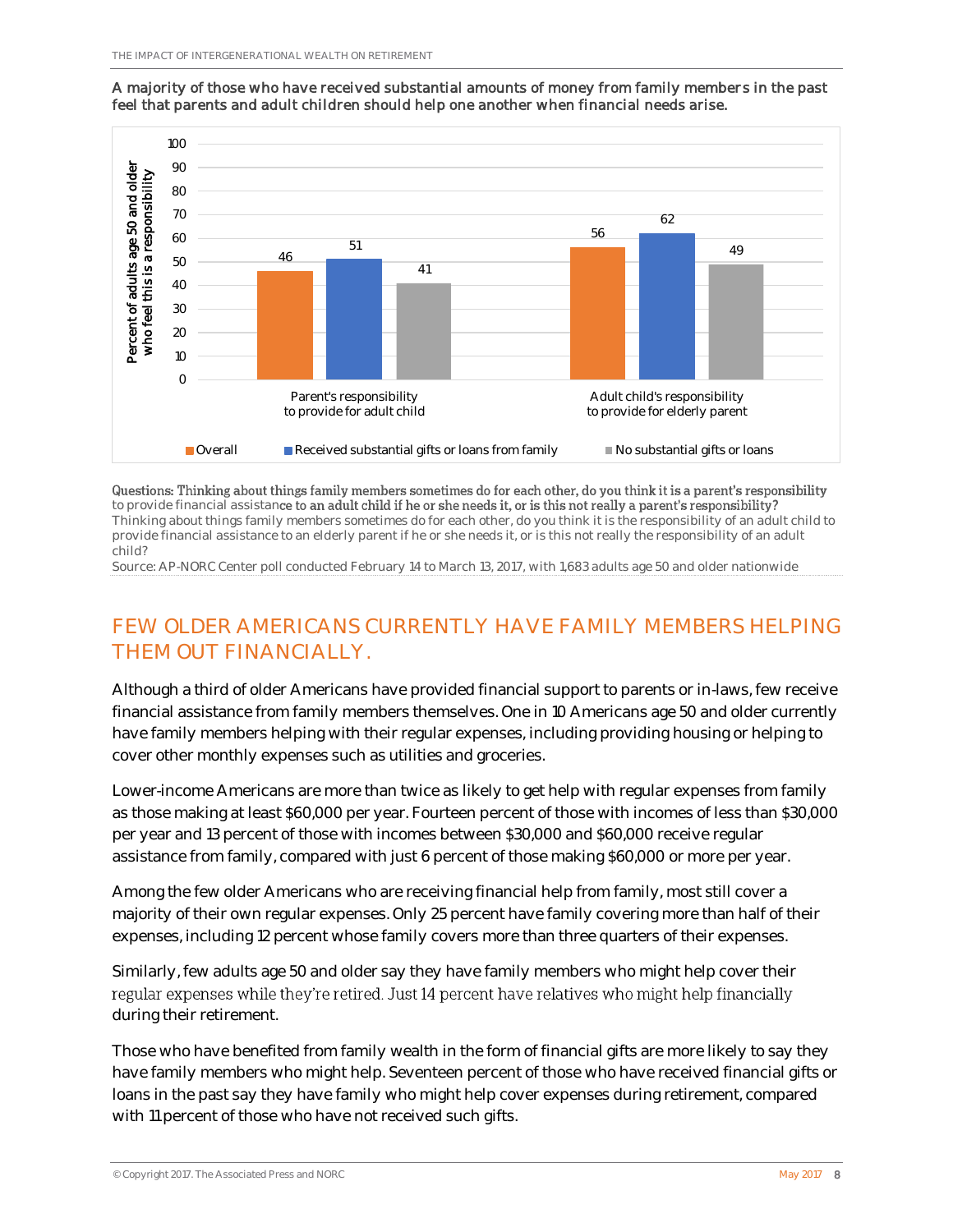Further, older Americans who say parents and children have financial responsibilities to one another are more likely to have family who might help out with expenses during retirement.

# WHITES ARE MORE LIKELY THAN AFRICAN AMERICANS OR HISPANICS TO RECEIVE LARGE GIFTS OR INHERITANCES.

Racial disparities emerge in intergenerational wealth transfer, with older white Americans being the most likely to receive large monetary gifts or inheritances. Few African Americans or Hispanics have received financial gifts totaling \$10,000 or more, and most have not received a financial gift at all. Similarly, whites are more than twice as likely as African Americans and Hispanics to say they have or will receive an inheritance.



Few African Americans or Hispanics have received an inheritance or large gift or loan from a family member.

Questions: Since you turned 18, have your parents or other older relatives ever given you the following as gifts or loans, or is this something you haven't received? Would you estimate that the total amount that your parents or older relatives gave you in gifts or loans to be \$10,000 or less, or more than \$10,000?

Source: AP-NORC Center poll conducted February 14 to March 13, 2017, with 1,683 adults age 50 and older nationwide

Though Hispanic and African American adults are less likely to benefit from family wealth, these same groups are the most likely to provide financial assistance to parents or in-laws. Forty-six percent of Hispanics age 50 and older and 38 percent of African Americans have helped their parents or inlaws financially, including providing housing or helping to cover other expenses, compared with 28 percent of whites.

Attitudes about adult children helping elderly parents also vary based on race and ethnicity. Whites are less likely than African Americans to say that adult children have a responsibility to help parents if they need it (56 percent vs. 64 percent), but are more likely than Hispanics to say so (56 percent vs. 44 percent).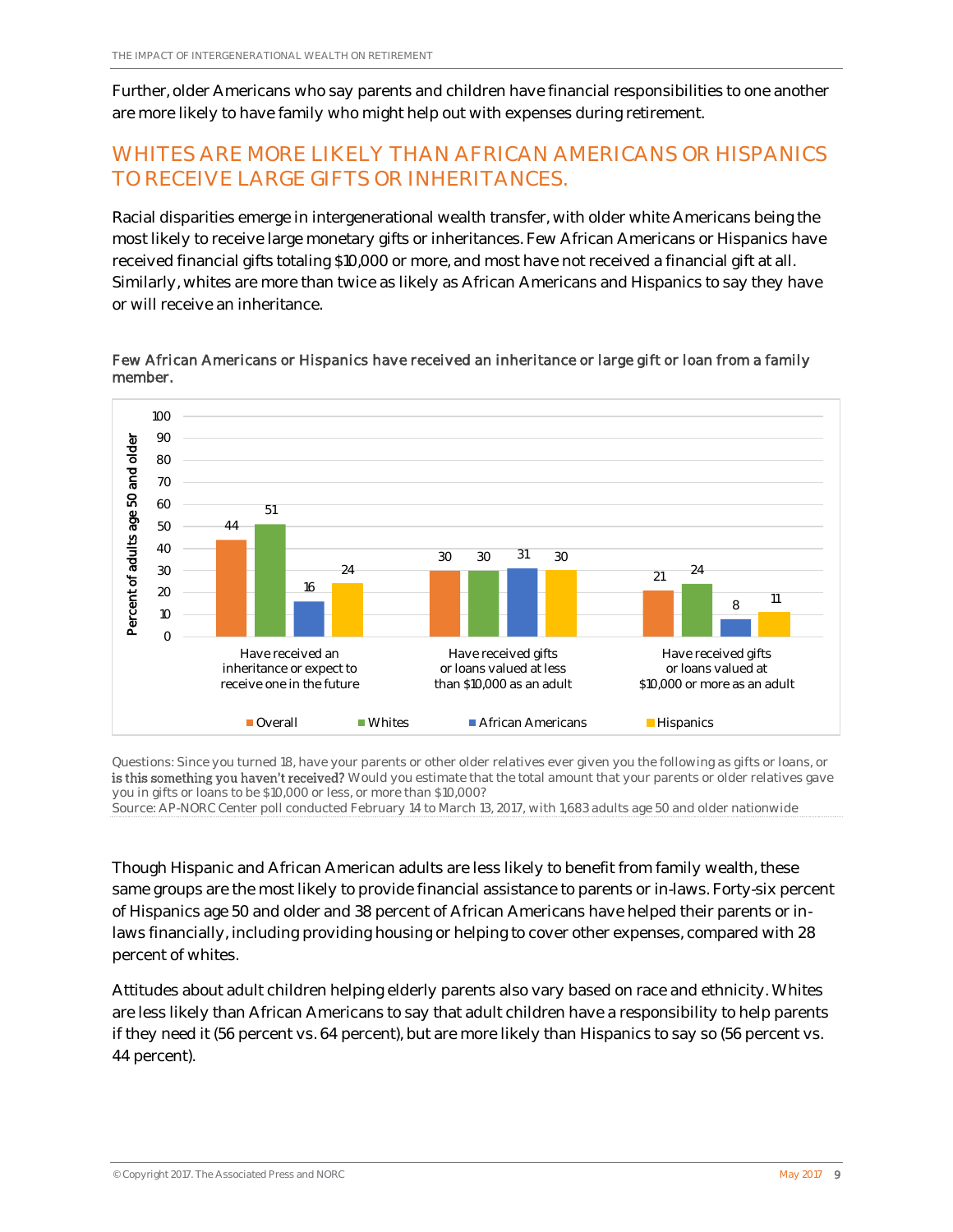# BEYOND WEALTH, RACIAL AND ETHNIC MINORITIES HAVE DISPARATE RETIREMENT EXPERIENCES COMPARED TO WHITES.

In addition to racial and ethnic differences in family wealth, African Americans and Hispanics have less financial security than whites and will rely on fewer sources of income during retirement.

Overall, older white Americans are nearly twice as likely as African Americans to say they have a sufficient nest egg for retirement. Thirty-eight percent of whites age 50 and older report that they've saved enough for retirement, compared with 20 percent of African Americans.

On average, white adults age 50 and older have three sources of income for retirement, compared with two sources each for older African Americans and Hispanics. White adults are also less likely to have no sources of retirement income at all; just 4 percent of whites report having no retirement income sources compared with 14 percent of both Hispanic and African American adults.

In addition to disparities by race and ethnicity in the number of sources of retirement income available to older adults, the types and sources of this income vary.

Whites are more likely than African Americans and Hispanics to have Social Security, a retirement account like a 401k or IRA, an inheritance, other investments, or other savings as retirement funds. On the other hand, older African Americans are more likely than older whites to say they have disability payments as a source of retirement income.

#### White Americans age 50 and older are more likely than African American or Hispanic adults to have access to a number of sources of retirement income.



Question: We're interested in any sources of income you have for retirement. For each of the following, please indicate if you have this source, or not. How about...?

Source: AP-NORC Center poll conducted February 14 to March 13, 2017, with 1,683 adults age 50 and older nationwide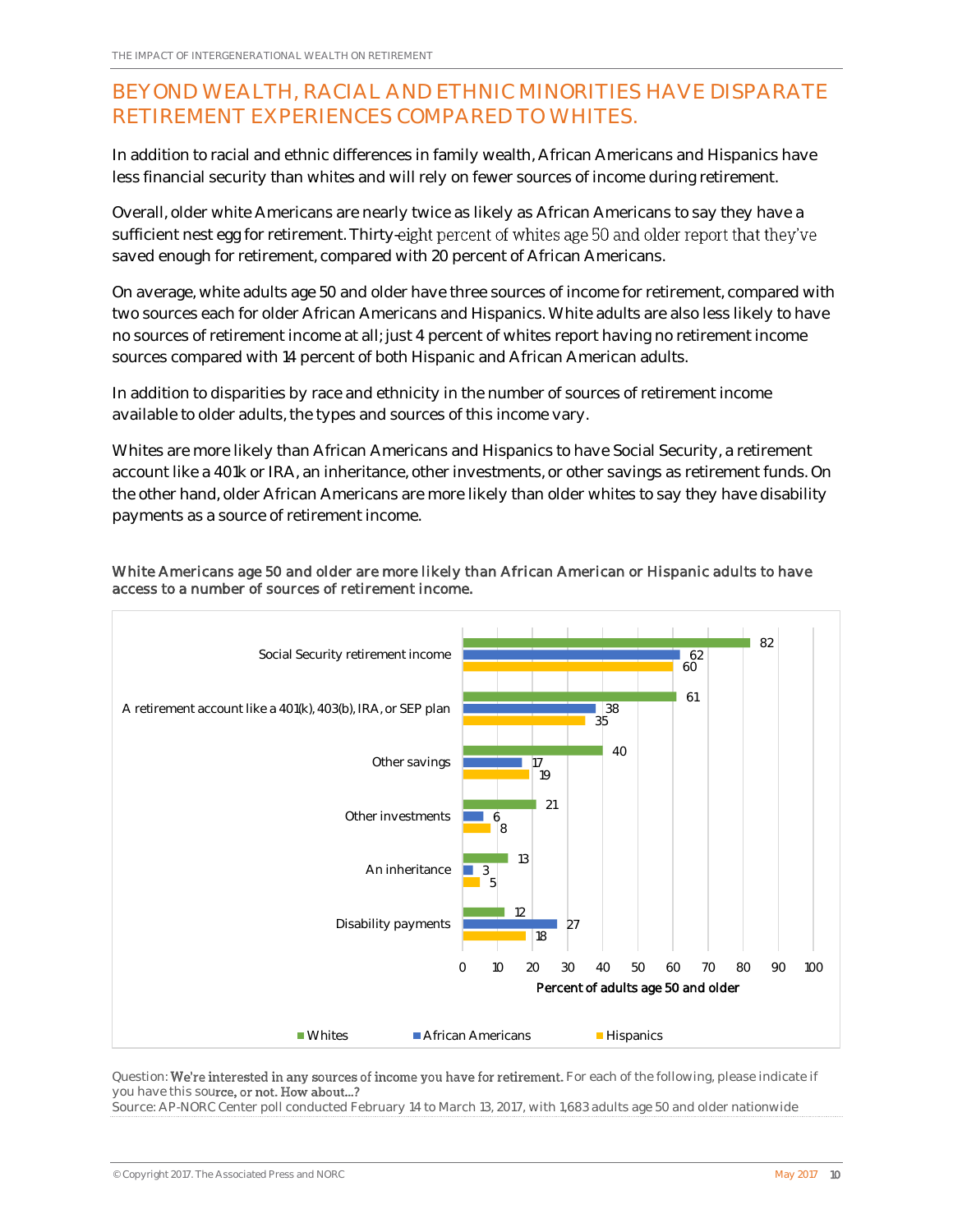# ABOUT THE STUDY

### Study Methodology

This survey was conducted by The Associated Press-NORC Center for Public Affairs Research and with funding from the Alfred P. Sloan Foundation. Data were collected using AmeriSpeak®, NORC's probability-based panel designed to be representative of the U.S. household population. During the initial recruitment phase of the panel, randomly selected U.S. households were sampled with a known, non-zero probability of selection from the NORC National Sample Frame and then contacted by U.S. mail, email, telephone, and field interviewers (face-to-face). The panel provides sample coverage of approximately 97% of the U.S. household population. Those excluded from the sample include people with P.O. Box only addresses, some addresses not listed in the USPS Delivery Sequence File, and some newly constructed dwellings.

Interviews for this survey were conducted between February 14 and March 13, 2017, with adults age 50 and over representing the 50 states and the District of Columbia. Panel members were randomly drawn from AmeriSpeak, and 1,683 completed the survey-1,049 via the web and 634 via telephone. The sample also included oversamples of African American and Hispanic adults-332 African Americans and 308 Hispanics. Interviews were conducted in both English and Spanish, depending on respondent preference.

The final stage completion rate is 39.5 percent, the weighted household panel response rate is 34.4 percent, and the weighted household panel retention rate is 94.7 percent, for a cumulative response rate of 12.8 percent. The overall margin of sampling error is +/- 3.0 percentage points at the 95 percent confidence level, including the design effect. Among subgroups, the margin of sampling error at the 95 percent confidence level is +/- 3.5 percentage points for African Americans and +/- 4.6 percentage points for Hispanics.

Once the sample has been selected and fielded, and all the study data have been collected and made final, a poststratification process is used to adjust for any survey nonresponse as well as any noncoverage or under- and oversampling resulting from the study-specific sample design. Poststratification variables included age, gender, Census division, race/ethnicity, and education. Weighting variables were obtained from the 2016 Current Population Survey. The weighted data reflect the U.S. population of adults age 50 and over.

All differences reported between subgroups of the U.S. population are at the 95 percent level of statistical significance, meaning that there is only a 5 percent (or lower) probability that the observed differences could be attributed to chance variation in sampling.

A comprehensive listing of the questions, complete with tabulations of top-level results for each question, is available on The AP-NORC Center website: [www.apnorc.org.](http://www.apnorc.org/) For more information, email [info@apnorc.org.](mailto:info@apnorc.org)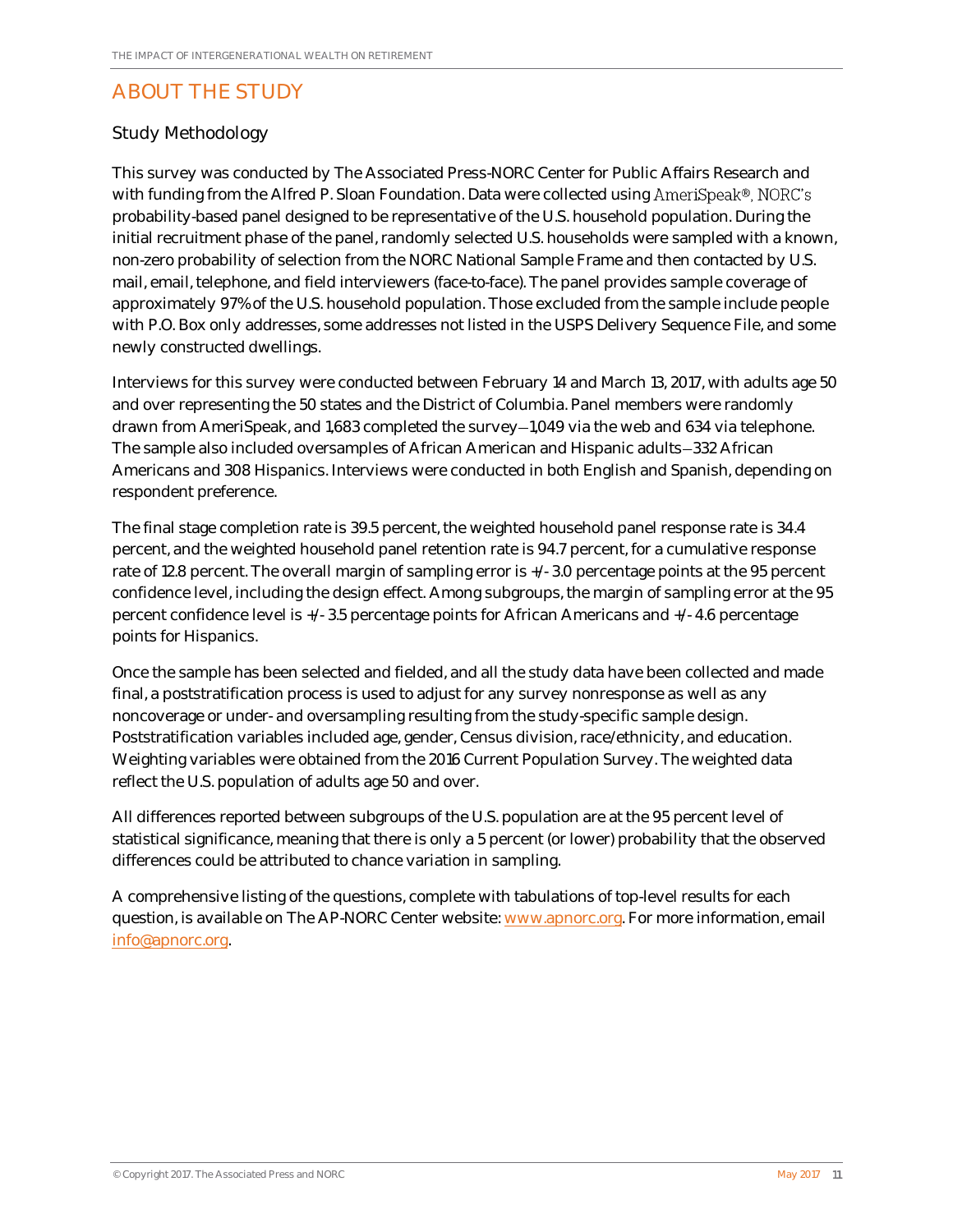# CONTRIBUTING RESEARCHERS

## From NORC at the University of Chicago

### From The Associated Press

Emily Swanson

Becky Reimer Emily Alvarez Liz Kantor Jennifer Benz Trevor Tompson Dan Malato David Sterrett